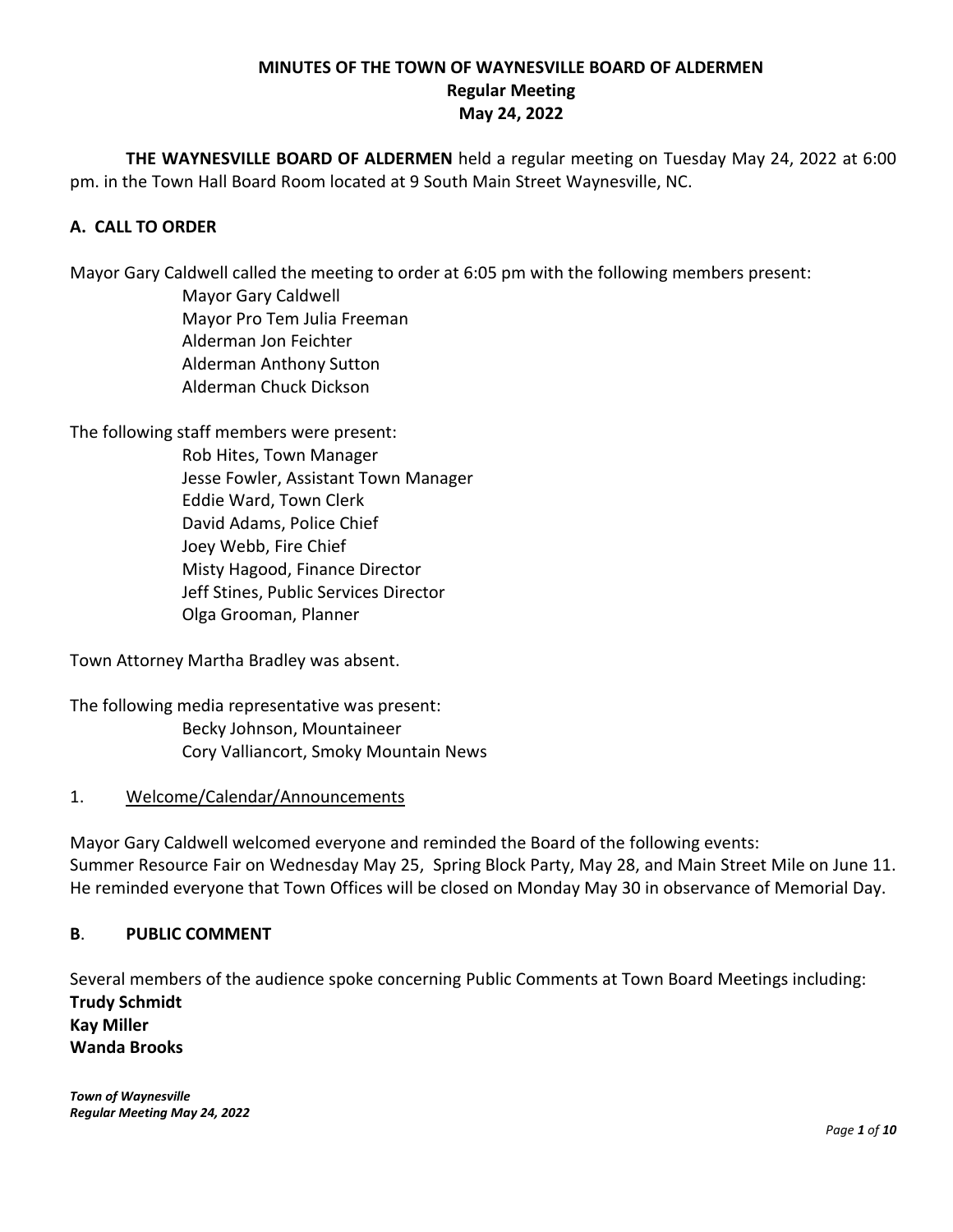**Raife Davis** also spoke concerning low barrier shelters.

**Sherry Morgan** included Ordinances changes, Public Hearings, and Low Barrier Shelters

**Scott Wilson and William Hite** commented on House Bill 998 requiring all municipal and School Board elections in Haywood County be made partisan.

**Paul Yeager** commented on the 65% rule for traffic calming devices.

## **C. ADDITIONS OR DELETIONS TO THE AGENDA**

Alderman Chuck Dickson read two Resolutions to the Board and asked they be added to the agenda for approval.

*Alderman Chuck Dickson made a motion, seconded by Alderman Jon Feichter to approve Resolution R-10- 22 in opposition of House Bill 998, an act requiring that Municipal Elections and Board of Education be conducted on a partisan basis in Haywood County. The motion passed unanimously.*

*A motion was made by Alderman Anthony Sutton, seconded by Alderwoman Julia Freeman, to approve Resolution R-11-22 requesting the Haywood County delegation to the N. C. General Assembly seek funding for a new fire station. The motion passed unanimously.*

Alderman Jon Feichter asked to address some of the comments concerning limiting Public Comment. He said the Board has taken the stand that a Public Hearing will be held even when it is not required. He said that no Board member is limiting public comments.

### **D. CONSENT AGENDA**

*All items below are routine by the Board of Aldermen and will be enacted by one motion. There will be no separate discussion on these items unless a Board member so requests. In which event, the item will be removed from the Consent Agenda and considered with other items listed in the Regular Agenda.*

#### i. Adoption of minutes of the May 10, 2022 regular meeting

*A motion was made by Alderman Anthony Sutton, seconded by Alderwoman Julia Freeman, to approve the Consent Agenda as presented. The motion passed unanimously.* 

#### **E. PROCLAMATION**

- 2. National Public Works Week
	- Mayor Gary Caldwell

Mayor Gary Caldwell stated that May 15<sup>th –</sup> 21<sup>st</sup> is National Public Works Week. He read a Proclamation "Ready and Resilient" in observance of the week and thanked the Public Works employees for the dedicated and hard work they do each day.

#### F. **PRESENTATION**

- 3. Retirement of Detective Tim Shook
	- Police Chief David Adams

*Town of Waynesville Regular Meeting May 24, 2022*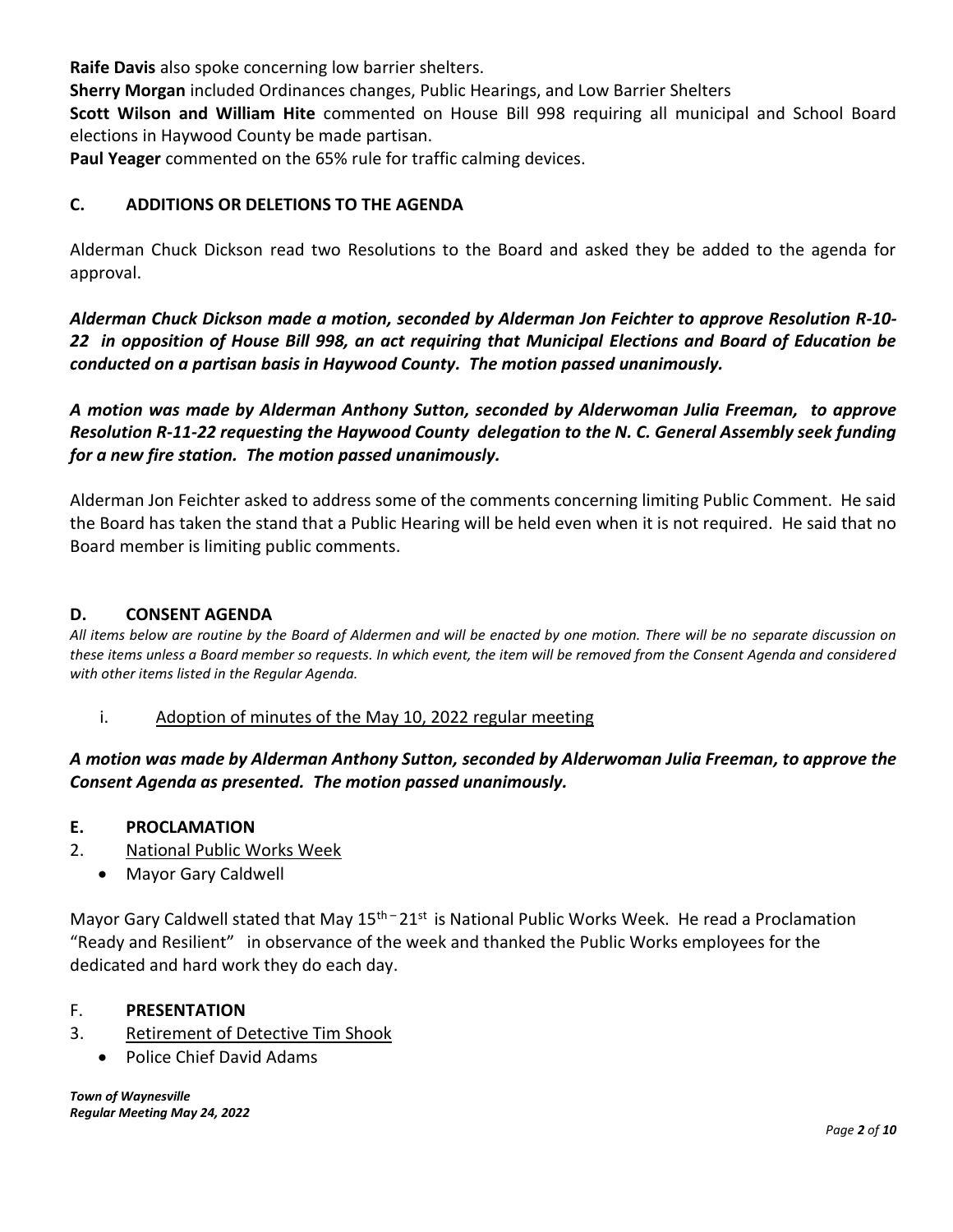Police Chief David Adams told the Board that Detective Tim Shook will be retiring from the Waynesville Police Department with 12 years of service as a part-time investigator and a combined 48 years in law enforcement. The Board recognized Detective Shook for his dedicated service to this community and thanked him for sharing with the Waynesville Police Department his knowledge and experience of many years.

# 4. TDA 1% Zip Code Funding Mid-Year Report for 28785/86

• Lynn Collins. TDA Executive Director

Ms. Lynn Collins presented the Board with the updated information in the TDA 1% Zip Code Mid-Year report. She reviewed the 3% net Occupancy Tax reports for 2021-2022 and the 1% Net Occupancy Tax report for 2021- 2022. The TDA is currently on tract to hit three million dollars in Occupancy Tax in 2022.

Ms. Collins said that in January of 2022 the highest number ever recorded was for vacation rentals. Hotels and motels were hit hard during COVID, but those numbers are trending back upward. In April of 2021 there were 224 listings for Air B & B, and in April 2022 there were 318 listings for the 28786-zip code.

She explained the Haywood County POI Dashboard report from Arrivalist, a company that uses pixels to tract activity of visitors to the area. This program can tract everything that a visitor does and where they go while they are here. In downtown Waynesville the program shows that in 2021 there were 256,335 visits with an average time spent 2.3 hours. The average nights spent was 2.6, and the average distance traveled was 330 miles. This information helps with the TDA marketing.

Ms. Collins shared the marketing ideas for Visit NC Smokies with the "Haywood would you like" logo. With these logos there is information specifically about Waynesville, Maggie Valley, and Haywood County. She said the Wayfinding signage was in the second phase of placement with a completion date of June 30.

The One Time Project Fund consists of \$500,000.00 and is designed to encourage creation or expansion of capital projects that will showcase Haywood County's unique offerings and attract visitors from outside a fiftymile radius. This is done through a grant process for municipalities and county governments. She said eight grant requests had been received, and the TDA will review the grants and will be approved at the June Board meeting.

# 5. Request for waiver of 65% rule for traffic calming device petitions

• Christine Kavanaugh

A traffic study was completed by J. M. Teague on East Street, and the area qualified for step 2 which is petition of property owners. Ms. Kavanaugh was sent a list of 27 properties that required 65 % of the signatures for the petition. She submitted a list bearing the signatures of 9 property owners and 6 emails (not signatures) stating their support for the devices, meaning that Ms. Kavanaugh is two signatures short if the emails are considered the same as a signature.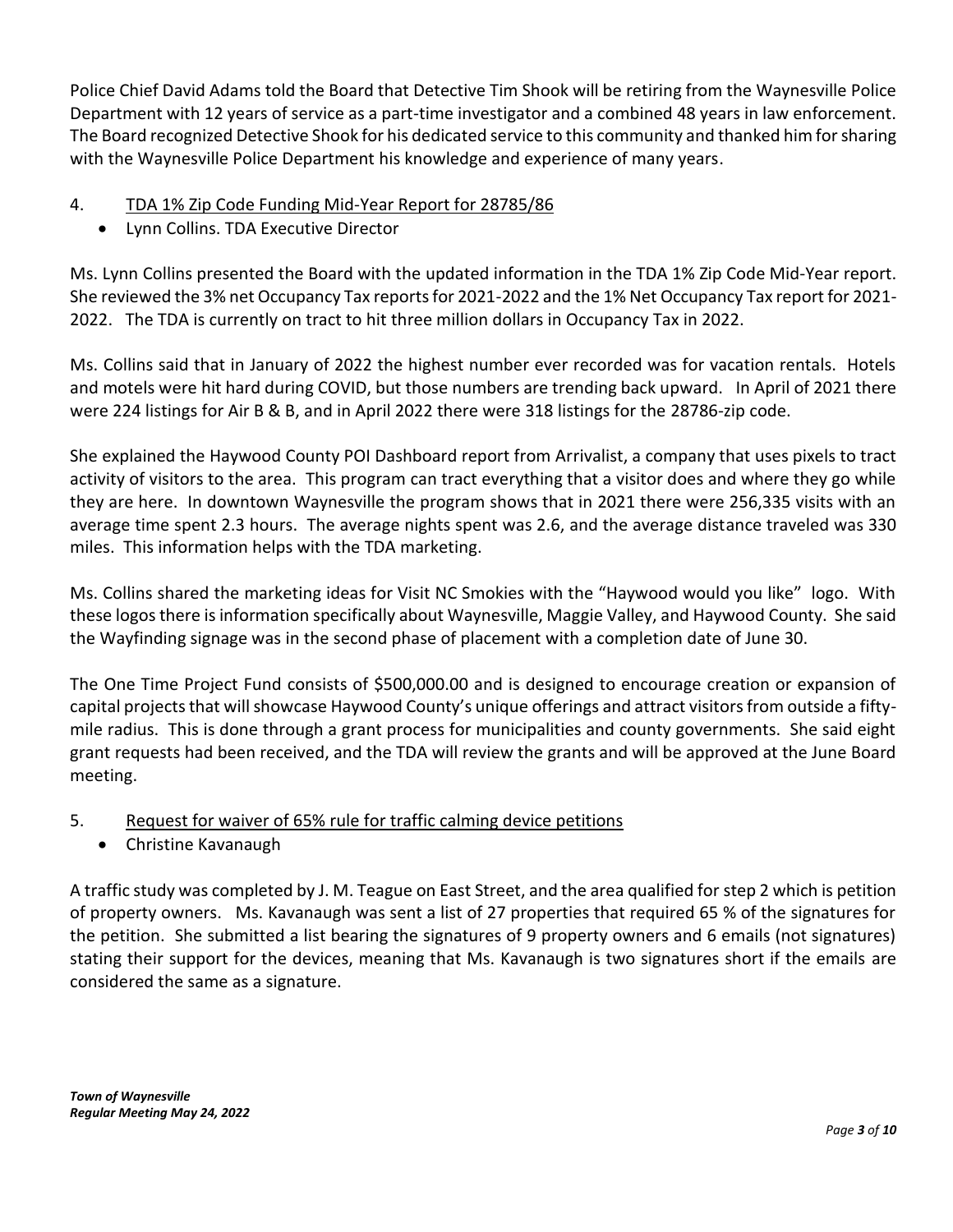Ms. Kavanaugh spoke to the Board asking for a waiver of the Board's policy, stating that there are so many rental properties with absentee landlords on the street and some of the property owners would not return her calls.

There was much discussion concerning the number of signatures and whether to accept the emails in lieu of signatures.

*A motion was made by Alderman Anthony Sutton, seconded by Alderman Jon Feichter, to waive the requirement for 65% of property owners and permit emails in lieu of signatures, only in this case, because of known speeding in the area, and add East Street to the list of streets approved for traffic calming devices. The motion passed unanimously.*

## **G. PUBLIC HEARING**

- 6. Public Hearing to consider a request for Annexation for property at 1184 Camp Branch Road, Waynesville, NC 28786, PIN 8614-34-4314.
	- Olga Grooman, Planner

Planner Olga Grooman stated that the Town had received a petition for Annexation for the property located at 1184 Camp Branch Road owned by Billy and Hazel Sorrells. The property is 0.57 acres and is within the Town's extra-territorial jurisdiction. The petition for annexation is due to a failed septic tank. At the April 26, 2022 Board of Aldermen meeting, the Board approved the extension of the Town sewer line for the property before the annexation hearing, so the property now has access to both Town water and sewer.

Mayor Caldwell opened the Public Hearing at 7:17 pm and asked if anyone wished to speak.

Mr. Billy Sorrells, owner of the property, thanked the Board and staff for the hard work they had done, and was very complimentary of the water and sewer department.

Mayor Caldwell closed the Public Hearing at 7:19 pm.

# *A motion was made by Alderman Chuck Dickson, seconded by Alderman Anthony Sutton, to adopt Ordinance No. O-18-22 to extend the corporate limits of the Town of Waynesville, NC at 1184 Camp Branch Road PIN 8614-34-4314***.** *The motion carried unanimously.*

- 7. Public Hearing to consider the 2022/2023 Fiscal Year Budget
	- Town Manager Rob Hites

## *A motion was made by Alderman Anthony Sutton, seconded by Alderman Chuck Dickson to open the Public Hearing at 7:22 pm. The motion passed unanimously*.

Finance Director Misty Hagood presented the Fiscal Year Budget to the Aldermen. The total Budget is \$35,318,174.00 with the General Fund being \$17,377,874.00, Water Fund \$4,054,300.00, Sewer \$3,740,138.00, and Electric \$10,045,862.00. She reviewed revenues and decreases due to COVID. The budget proposes to increase the tax rate by 2¢ and increase residential garbage rates by \$1.00 per month.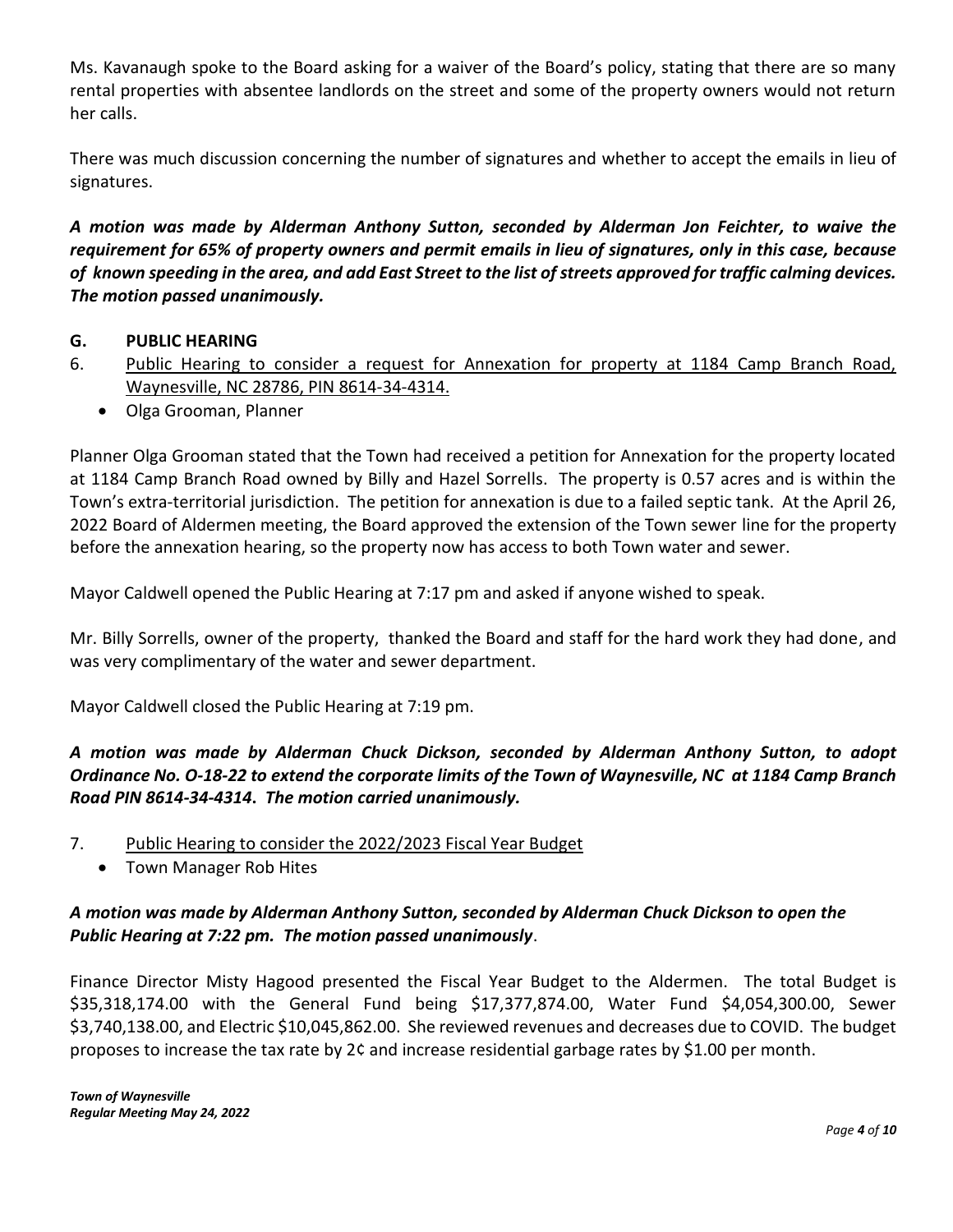In reviewing the General Fund expenditures, she said the largest was Public Safety, which included Police and Fire, with Streets and Sanitation being the second highest. There is a decrease in Special Appropriations because of the new Downtown Waynesville Advisory Committee department.

Ms. Hagood said she is proposing a 2% COLA beginning July  $1<sup>st</sup>$  for all employees, 60% of the remaining Pay Compensation Plan to employees who qualify and continue the 2% and 5% Career Track compensation for employees. She gave an overview of the Enterprise Funds, and due to increases in supplies for the water, sewer, and electric, Ms. Hagood proposed to use \$330,000.00 in ARP funds for capital needs. This includes \$300,000.00 for meter changes from manual reads to radio reads. Also proposed is a 3% rate increase for water, but not including the base charge. She suggested using \$240,000.00 in ARP funds for infiltration mitigation and setting aside \$300,000.00 for a sewer slip lining project. A 10% increase is proposed to prepare for the debt service payments on the Wastewater Treatment Plant upgrades. The Electric Fund has seen the largest increases in supplies (50% - 100%) from previous years. A rate increase of 5% for electric is proposed to cover the increase in the cost of supplies. Included in the budget is \$60,000.00 for an AMI Study for the electric meters.

Alderman Jon Feichter stated he would like to take an aggressive action to avoid getting farther behind with the Town's capital needs by starting the process of obtaining a bond. Manager Hites explained that the process is easy by packaging several capital requests into one amount, but the question is how much the Waynesville economy can handle in terms of debt service, because it could entail up to a 12¢ tax increase.

Alderman Anthony Sutton stated that if taxes are not raised, and do not stay within the 42% as stated by the League of Municipalities, the Town could not get a favorable loan. He said he felt that the Board needs to have a definite list of what all the capital needs are.

There was much discussion about capital needs and wants, and how to proceed in determining what the critical needs are, what it would cost to finance those needs, and what the Town will need in the upcoming years.

Alderman Feichter said that he was interested in increasing the collection percentages by increasing the late payment penalty in the Electric Fund, and how Waynesville's collection compares to other Electric Cities. Ms. Hagood stated that 4% of the electric customers in the Town are behind with their bills. She said that second disconnect notices will be sent out soon.

Three people spoke during the Public Hearing:

**Mr. John Baus** asked how long it would take to receive money that has been requested from the government for payment on the new Fire Station. Manager Hites explained that it could be the beginning of next year, but he was not expecting to start on the Fire Department before April of 2023.

**Scott Wilson** stated he agreed with Alderman Sutton about the need to be conservative.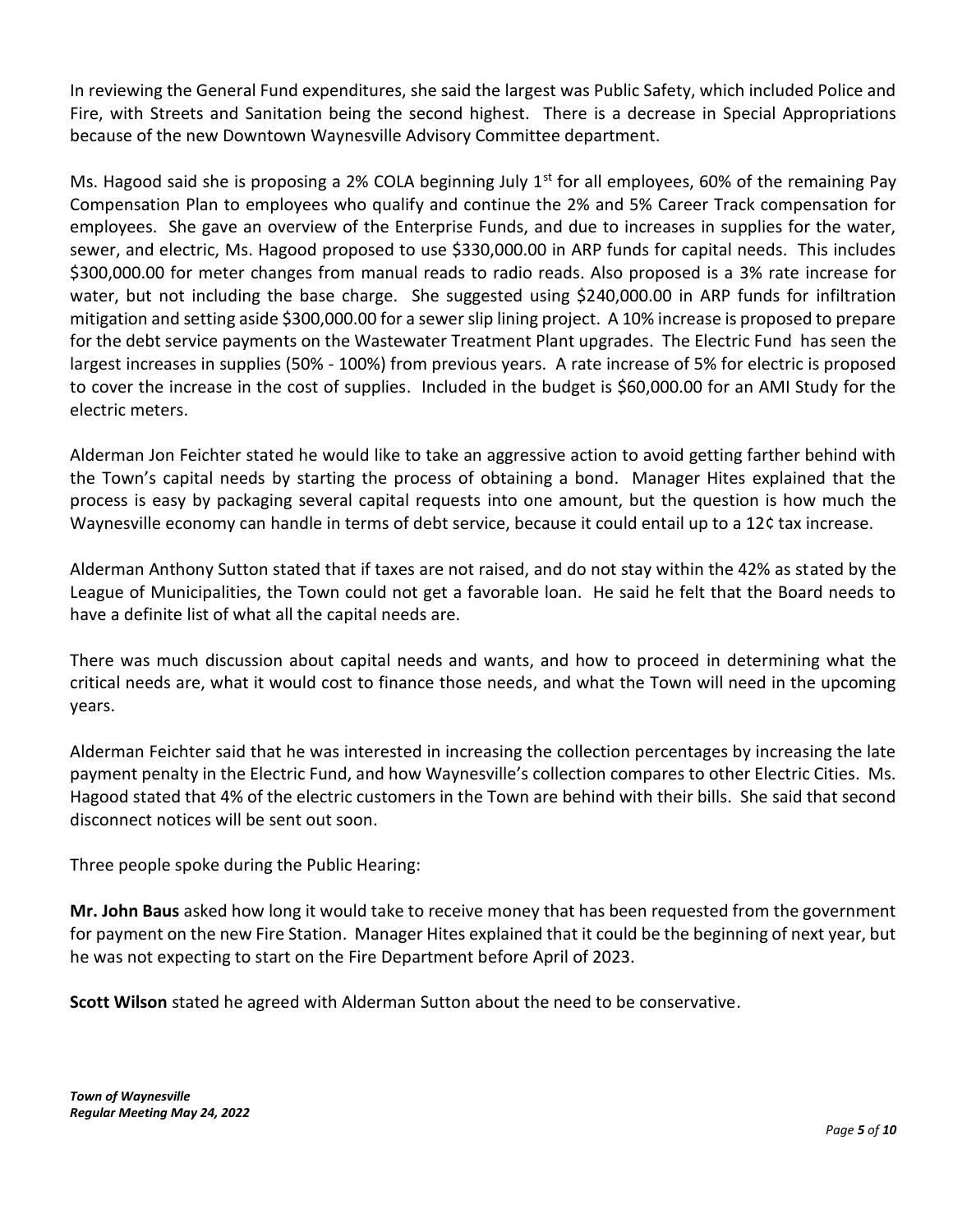**Wanda Brooks** told the Board that the Budget needed to be conservative because of the high cost of everything, and how hard it has hit people.

## *A motion was made by Alderman Anthony Sutton, seconded by Alderman Chuck Dickson to close the Public Hearing at 8:05 pm. The motion passed unanimously.*

Alderman Chuck Dickson and Alderman Feichter expressed that they would like to make sure there would be no tax rate increase in this budget. Alderman Feichter asked that electric or water rates not be increased as well. He said that the problems that occurred last winter with the water and electric bills cause a hardship on many citizens, and that was not a fault of their own.

Alderman Anthony Sutton stated that because some of the funds are being used to fix the issue that caused the problems last year, unfortunately that calls for rate increases. The root of the problem was the manual readers, and \$300,000.00 has been designated for radio readers.

Alderman Chuck Dickson said he knew the sewer rates would need to be raised, but with the water rates the base rate is not being raised. People who use small amounts of water will not see an increase. He asked that the same be done for the electric rates – set a base rate that would be fair to everyone.

Ms. Hagood said that if there were no increases now, that next year there will have to be larger increases. Ms. Hagood recommended cutting the recycle truck from the budget, and possibly finance it next year along with several other vehicles the Public Services Department is requesting.

Alderman Jon Feichter asked if the Town needs to increase the rate for the MSD from 19¢ to 20¢ to avoid taking money from the General Fund to supplement the Downtown Waynesville management of the MSD. Alderman Anthony Sutton stated that instead of increasing the rate for the MSD, properties needed to be added to the MSD.

Alderwoman Julia Freeman reminded the Board that the TDA had \$500,000.00 available funds in grant money and the Town had only applied for \$25,000.00 of that money. That is a great opportunity for the Downtown Waynesville Advisory Committee to look at alternative funding versus raising the MSD rate.

Alderman Chuck Dickson asked that donations and contributions be cut from \$150,000.00 to \$100,000.00. Alderman Sutton agreed.

*A motion was made by Alderman Chuck Dickson, seconded by Alderwoman Julia Freeman, that the budget be revisited and presented at the June 14, 2022 Board meeting with no tax increases. The motion carried with four Ayes (Alderman Chuck Dickson, Alderwoman Julia Freeman, Alderman Jon Feichter, Mayor Gary Caldwell) and one nay (Alderman Anthony Sutton.)* 

Alderman Dickson asked that several options be brought before the Board concerning the lowering of Special Appropriations.

Break from 8:25 – 8:35.

*Town of Waynesville Regular Meeting May 24, 2022*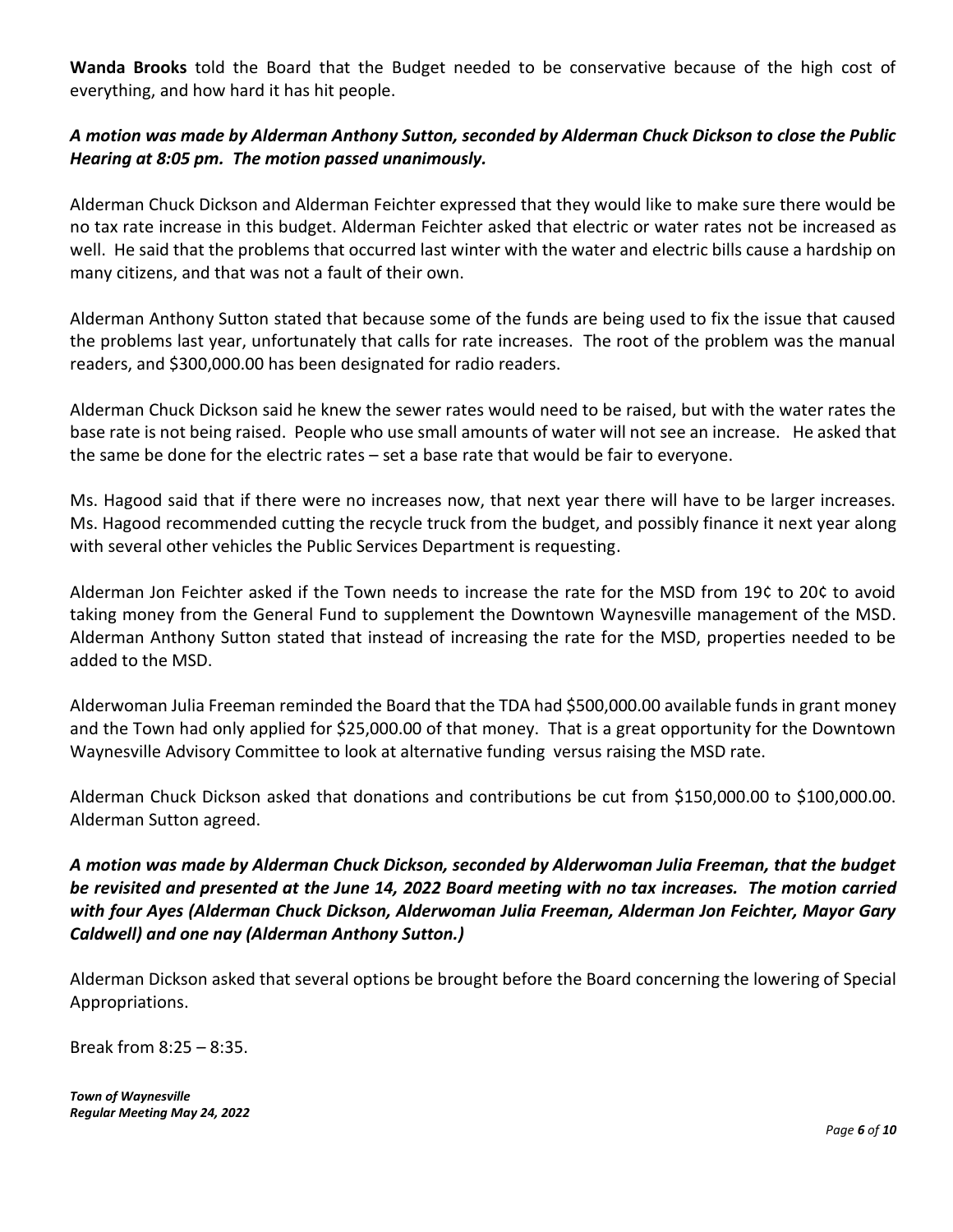## **H. NEW BUSINESS**

### 8. Automatic Aid Agreement

• Joey Webb, Fire Chief

Fire Chief Joey Webb explained to the Board that the Waynesville Fire Department has Automatic Aid agreements with Maggie Valley Fire Department, Saunook Fire Department, and Center Pigeon Fire Department. Chief Webb said he would like to contract with Lake Junaluska Fire Department as well. The agreement will help the Fire Department with the NC Department of Insurance rating for homeowners, as well as access to water and equipment if needed.

*A motion was made by Alderwoman Julia Freeman, seconded by Alderman Anthony Sutton, to approve the automatic aid agreement between the Junaluska Community Volunteer Fire Department and the Town of Waynesville Fire Department. The motion passed unanimously.*

- 9. Budget Amendment to account for the December 2021 refinancing on Fire Station 1
	- Misty Hagood, Finance Director

Ms. Hagood stated that a budget amendment was needed to account for the refinancing of Fire Station 1 that closed in December 2021. The amendment will cover the transactions to pay off the USDA loan, pay the attorney that represented Truist Bank, and pay for the Town's bond attorney.

# *A motion was made by Alderman Anthony Sutton, seconded by Alderman Chuck Dickson, to approve Ordinance No. O-20-22 in the amount of \$1,679,109.63 for refinancing on Fire Station 1. The motion was approved unanimously.*

- 10. Budget Amendment to account for the May 10, 2022 refinancing on the Public Works building and financing the land for Fire Station 2 and a new fire truck
	- Misty Hagood, Finance Director

This budget amendment is to account for the refinancing of the Public Works building and financing of the land for Fire Station 2 and a new fire truck that closed in May 2022. The amendment will cover the transactions to pay off the Truist loan for the public works building, the funds we received to reimburse ourselves for the land we purchased for Fire Station 2, the funds for the new fire truck and equipment, pay the attorney that represented JPM-Chase, and pay our bond attorney.

*A motion was made by Alderman Chuck Dickson, seconded by Alderman Anthony Sutton, to approve Ordinance O-20-22 Amendment No. 25 to pay off the Truist loan for the public works building, the funds we received to reimburse ourselves for the land we purchased for Fire Station 2, the funds for the new fire truck and equipment, pay the attorney that represented JPM-Chase, and pay our bond attorney*. *The motion passed unanimously.*

## 11. Establish a capital projects fund to account for the Walnut Street/Russ Avenue Improvements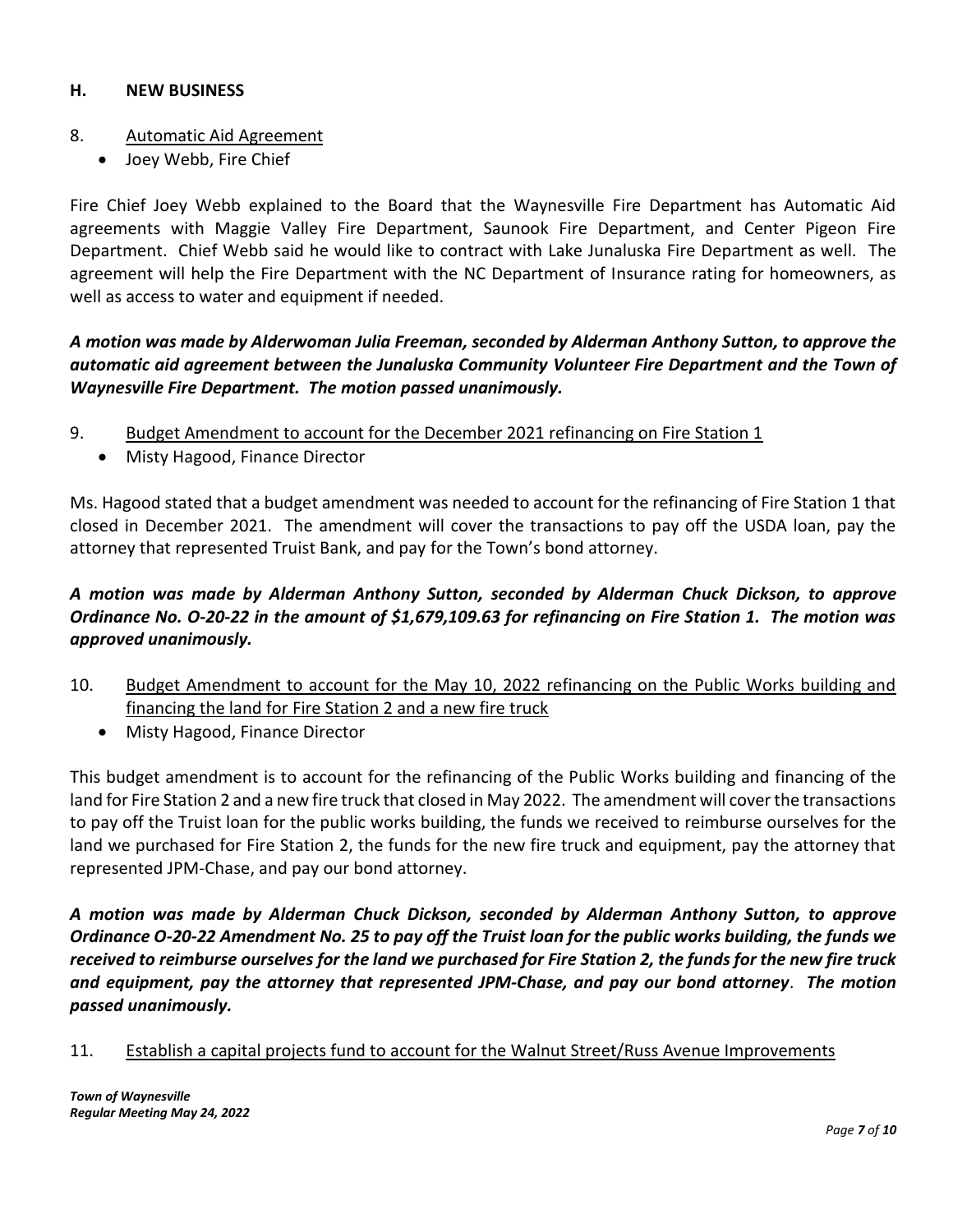• Misty Hagood, Finance Director

Ms. Hagood requested to establish a capital project fund for the Walnut Street and Russ Avenue improvements since it will take place over a period of several years. A capital project fund is easier to manage for a multi-year project because it does not close out at the end of the fiscal year. Any capital funds in the Electric Fund that are left in the FY22 budget will be transferred to the project. She estimated that there will be around \$250,000 to transfer to the project fund on June 30, 2022. Part of the town funds had to be used that were budgeted this year to cover the increase in the price of the lights for the roundabout. This did not include a transfer to the project fund in the FY23 budget. Because of the estimated timing the additional funds will be budgeted in the FY24 budget.

# *A motion was made by Alderman Anthony Sutton, seconded by Alderman Chuck Dickson, to approve Capital Project Ordinance O-21-22 for the Walnut Street/Russ Avenue Improvements*. *The motion passed unanimously.*

- 12. Update of Grant Project Ordinance for the ARP Funds
	- Misty Hagood, Finance Director

Ms. Hagood asked for the Board of Aldermen to update the Grant Project Ordinance to amend the budget amounts for the following:

- Fire Vehicles increase by \$2,250 for tax and tags on 2 vehicles
- Garbage cans increase by \$1,141 for variation prices from original estimates
- Pigeon Street water project increase by \$218,000 recommend using ARP funds for increase from estimate instead of General Fund Balance that was originally approved

# *A motion was made by Alderman Chuck Dickson, seconded by Alderwoman Julia Freeman, to approve the Grant Project Ordinance. The motion passed unanimously.*

- 13. Budget Amendment to use Unauthorized Substance Tax Distribution Funds to purchase new equipment for patrol officers
	- Chris Chandler, Senior Lieutenant

Lt. Chandler stated that the Town of Waynesville has a deferred revenue balance of \$28,545.95 from funds received for the Unauthorized Substance Tax Distribution program of the Town of Waynesville. These funds are received to purchase equipment and materials deemed necessary by the Waynesville Police Department. The Police Department asked to use these funds to purchase three new IDEMIA Morpho Ident mobile fingerprint scanners to be used by patrol officers on patrol. These fingerprint scanners provide immediate proper identification using the Automated Fingerprint Identification System.

- 14. Request approval to use the remaining ARP Funds from FY2021-22 allocated to the Police Department for vehicles, to purchase a UTV Polaris
	- Chris Chandler, Senior Lieutenant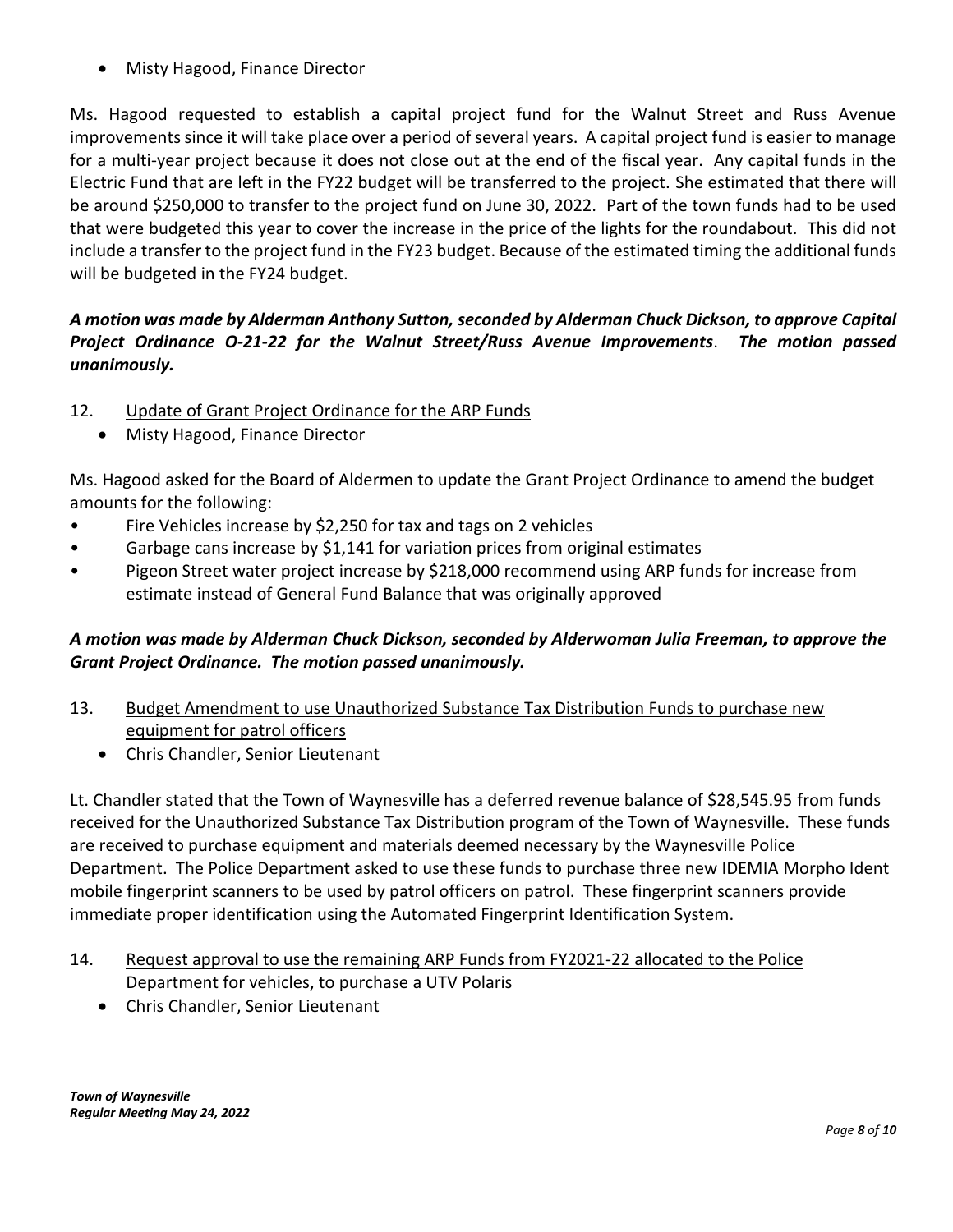The Waynesville Police Department has been allocated ARP funds in FY2021-2022 to purchase and equip vehicles. Lt. Chandler said the Department realized that there was a need for a UTV to be utilized at parades, festivals, and other large crowd gatherings in Waynesville. This would allow more mobility in confined areas resulting in a more rapid response to emergencies commonly associated with these gatherings.

# *A motion was made by Alderman Anthony Sutton, seconded by Alderwoman Julia Freeman, to approve available ARP funds from the FY 2021-2022 to purchase a UTV Polaris. The motion passed unanimously.*

- 15. Resolution Supporting an increase in the State Revolving Loan for the WWTP
	- Town Manager Rob Hites

Manager Hites explained to the Board that the Town and McGill and Associates are following the guidance of DENR's Division of Environmental Infrastructure (DEI) to fund the cost overruns in the Wastewater Treatment Plant. Their advice is to request an additional \$5 million loan to supplement the \$19,454,000 loan that the LGC has already approved while at the same time applying for a \$15 million dollar ARP grant earmarked for "Distressed Communities". The loan by itself will not fully cover the cost of the plant. It will take a substantial grant to permit the plant to be constructed. The Division of Environmental Infrastructure and the Western Division of the regulatory division of DENR the Division of Environmental Quality must approve the design and bids for the project to move forward. The purpose of this resolution is to support the Town's application to both DEI and the LGC to approve the five million dollar loan. We will not know if some or all the loan will be necessary to fund the improvements to the plant until we are notified of our grant amount.

Mr. Joel Storrow of McGill explained the tentative award for the Wastewater Treatment Plant Improvements to Harper Construction that is required by DWI. The tentative timeline for construction is for a preconstruction conference in August, and the construction possibly in September 2023.

*A motion was made by Alderman Anthony Sutton, seconded by Alderman Chuck Dickson, to approve Resolution R-09-22 supporting the Town's application for a \$5 million increase in the State Revolving Fund (SRF) Loan amount and to grant a tentative award to Harper Construction in the amount of \$24,019,200.00. The motion passed unanimously*.

- **H. COMMUNCATION FROM STAFF** Manager's Report
	- Rob Hites, Town Manager
- 17. Skate Park Pavilion
	- Assistant Manager Jesse Fowler

Assistant Manager Jesse Fowler reported on the proposed skate park pavilion. He stated there was only one bid for the pavilion at \$104,000.00. After sending the bid out once more, there was only one bid from the same contractor as before, and price was much higher for the second bid. Assistant Manager Fowler said the options were to retract the bid and send out another RFP, pursue other options with a redesigned plan, or put the plan on hold and wait for the economy to change.